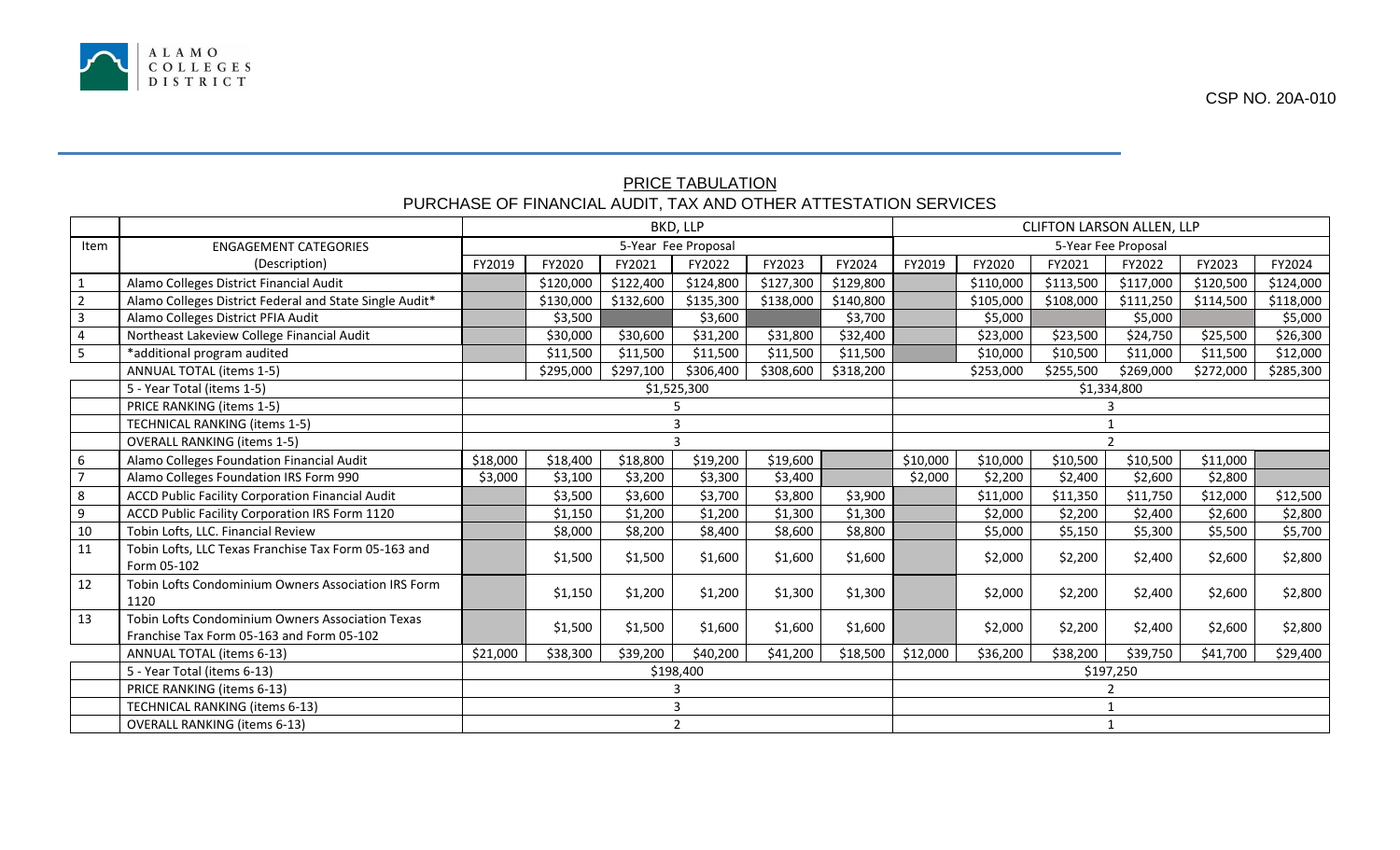

| Item           |                                                                                               | <b>ERNST &amp; YOUNG, LLP</b> |           |           |           |           |           | PATTILLO, BROWN & HILL, LLP |                     |           |           |           |           |  |  |
|----------------|-----------------------------------------------------------------------------------------------|-------------------------------|-----------|-----------|-----------|-----------|-----------|-----------------------------|---------------------|-----------|-----------|-----------|-----------|--|--|
|                | <b>ENGAGEMENT CATEGORIES</b>                                                                  | 5-Year Fee Proposal           |           |           |           |           |           |                             | 5-Year Fee Proposal |           |           |           |           |  |  |
|                | (Description)                                                                                 | FY2019                        | FY2020    | FY2021    | FY2022    | FY2023    | FY2024    | FY2019                      | FY2020              | FY2021    | FY2022    | FY2023    | FY2024    |  |  |
|                | Alamo Colleges District Financial Audit                                                       |                               | \$208,800 | \$214,020 | \$219,371 | \$224,855 | \$230,476 |                             | \$69,000            | \$69,000  | \$69,000  | \$72,000  | \$72,000  |  |  |
| $\overline{2}$ | Alamo Colleges District Federal and State Single Audit*                                       |                               | \$180,000 | \$184,500 | \$189,113 | \$193,840 | \$198,686 |                             | \$34,500            | \$34,500  | \$34,500  | \$36,000  | \$36,000  |  |  |
| 3              | Alamo Colleges District PFIA Audit                                                            |                               | \$7,200   |           | \$7,565   |           | \$7,947   |                             | \$2,300             |           | \$2,300   |           | \$2,400   |  |  |
| $\overline{4}$ | Northeast Lakeview College Financial Audit                                                    |                               | \$36,000  | \$36,900  | \$37,823  | \$38,768  | \$39,737  |                             | \$30,000            | \$30,000  | \$30,000  | \$31,500  | \$31,500  |  |  |
| 5              | *Specify amount per additional program audited                                                |                               | \$22,500  | \$23,063  | \$23,639  | \$24,230  | \$24,836  |                             | \$4,600             | \$4,600   | \$4,600   | \$4,800   | \$4,800   |  |  |
|                | <b>ANNUAL TOTAL</b>                                                                           |                               | \$454,500 | \$458,483 | \$477,511 | \$481,693 | \$501,682 |                             | \$140,400           | \$138,100 | \$140,400 | \$144,300 | \$146,700 |  |  |
|                | 5 - Year Subtotal                                                                             | \$2,373,869                   |           |           |           |           |           |                             | \$709,900           |           |           |           |           |  |  |
|                | PRICE RANKING (items 1-5)                                                                     |                               |           |           |           |           |           |                             |                     |           |           |           |           |  |  |
|                | <b>TECHNICAL RANKING (items 1-5)</b>                                                          | 5                             |           |           |           |           |           |                             | 6                   |           |           |           |           |  |  |
|                | <b>OVERALL RANKING (items 1-5)</b>                                                            |                               |           |           |           |           |           |                             |                     |           |           |           |           |  |  |
| 6              | Alamo Colleges Foundation Financial Audit                                                     | \$24,000                      | \$24,720  | \$25,338  | \$25,971  | \$26,621  |           | \$10,000                    | \$10,000            | \$10,000  | \$10,500  | \$10,500  |           |  |  |
| $\overline{7}$ | Alamo Colleges Foundation IRS Form 990                                                        | \$6,750                       | \$6,953   | \$7,126   | \$7,304   | \$7,487   |           | \$1,500                     | \$1,500             | \$1,500   | \$1,600   | \$1,600   |           |  |  |
| 8              | <b>ACCD Public Facility Corporation Financial Audit</b>                                       |                               | \$9,600   | \$9,840   | \$10,086  | \$10,338  | \$10,597  |                             | \$7,000             | \$7,000   | \$7,000   | \$7,500   | \$7,500   |  |  |
| 9              | ACCD Public Facility Corporation IRS Form 1120                                                |                               | \$2,800   | \$2,870   | \$2,942   | \$3,015   | \$3,091   |                             | \$1,300             | \$1,300   | \$1,300   | \$1,400   | \$1,400   |  |  |
| 10             | Tobin Lofts, LLC. Financial Review                                                            |                               | \$24,000  | \$24,600  | \$25,215  | \$25,845  | \$26,492  |                             | \$5,000             | \$5,000   | \$5,000   | \$5,100   | \$5,100   |  |  |
| 11             | Tobin Lofts, LLC Texas Franchise Tax Form 05-163 and Form<br>05-102                           |                               | \$1,600   | \$1,640   | \$1,681   | \$1,723   | \$1,766   |                             | \$900               | \$900     | \$900     | \$950     | \$950     |  |  |
| 12             | Tobin Lofts Condominium Owners Association IRS Form<br>1120                                   |                               | \$2,800   | \$2,870   | \$2,942   | \$3,015   | \$3,091   |                             | \$2,100             | \$2,100   | \$2,100   | \$2,200   | \$2,200   |  |  |
| 13             | Tobin Lofts Condominium Owners Association Texas<br>Franchise Tax Form 05-163 and Form 05-102 |                               | \$1,600   | \$1,640   | \$1,681   | \$1,723   | \$1,766   |                             | \$900               | \$900     | \$900     | \$950     | \$950     |  |  |
|                | <b>ANNUAL TOTAL</b>                                                                           | \$30,750                      | \$74,073  | \$75,924  | \$77,822  | \$79,767  | \$46,803  | \$11,500                    | \$28,700            | \$28,700  | \$29,300  | \$30,200  | \$18,100  |  |  |
|                | <b>5 YEAR TOTAL</b>                                                                           | \$385,139                     |           |           |           |           |           |                             | \$146,500           |           |           |           |           |  |  |
|                | PRICE RANKING (items 6-13)                                                                    |                               |           |           |           |           |           |                             | 1                   |           |           |           |           |  |  |
|                | TECHNICAL RANKING (items 6-13)                                                                | 5                             |           |           |           |           |           |                             | 6                   |           |           |           |           |  |  |
|                | <b>OVERALL RANKING (items 6-13)</b>                                                           | 6                             |           |           |           |           |           |                             | 5                   |           |           |           |           |  |  |